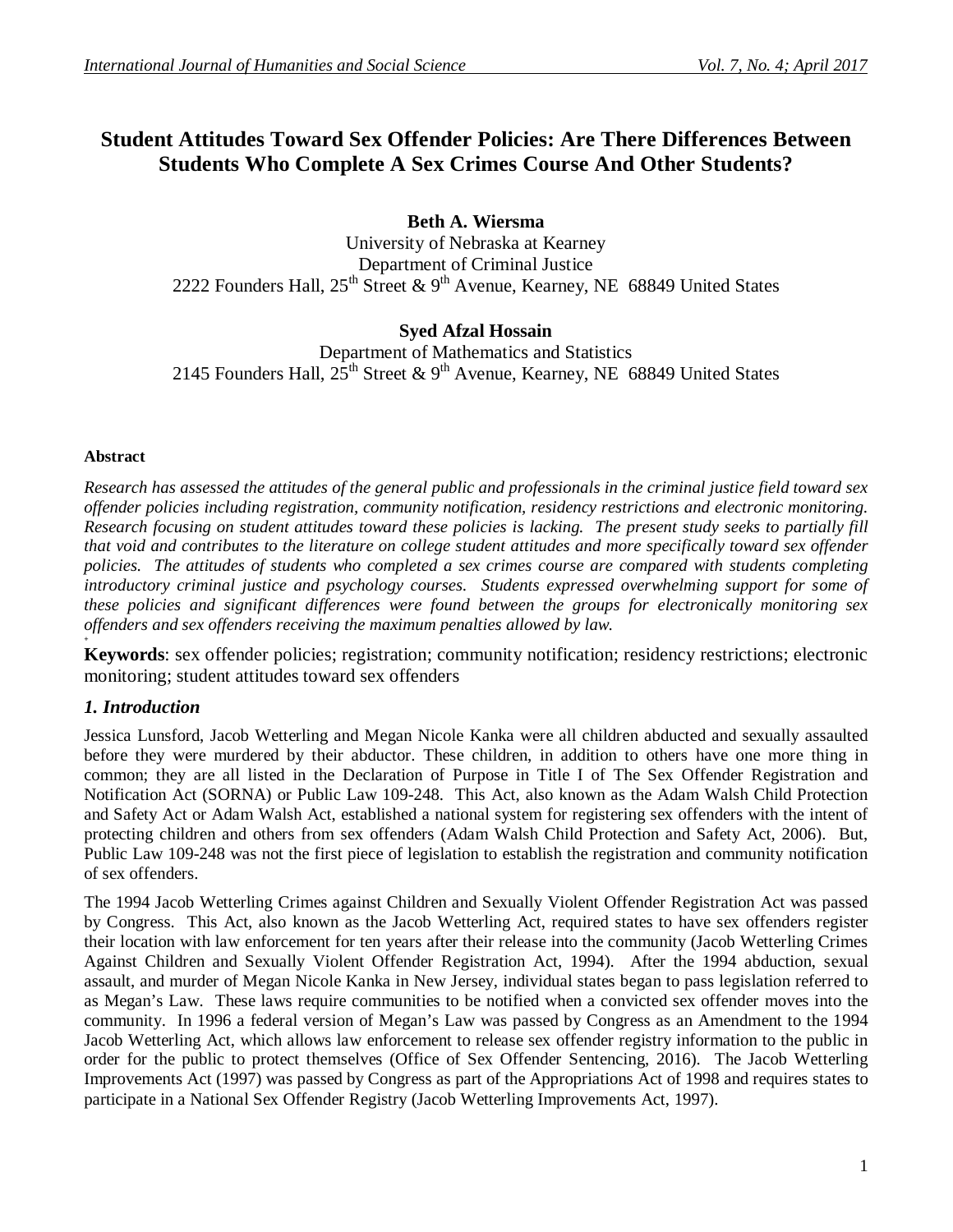The 2003 Prosecutorial Remedies and Other Tools to End the Exploitation of Children Today Act (PROTECT Act) requires states to publish sex offender registration information on public websites, thus expanding the information available to the public and with easier access (Prosecutorial Remedies and Other Tools to End the Exploitation of Children Today Act, 2003).

The expansion of sex offender registration and notification through the Adam Walsh Act (2006) not only created a national system of registration, it created minimum standards for sex offender registration. The Act required more information about convicted sex offenders be collected for law enforcement use and allowed additional information to be placed on the public registries (Adam Walsh Child Protection and Safety Act, 2006). In essence, the Adam Walsh Act (2006) was to make sex offender registration and community notification more uniform across the country. Many of the policies to manage and control sex offenders are the result of a small, although one is too many, number of child abduction, sexual assault and murder cases. Many in the public believe in the idea of "stranger danger" and the argument made is that if the public knows the identity of sex offenders and that they are in their community, child abduction and sexual assault cases could be prevented.

#### *2. Literature Review*

Laws targeting sex offenders seem prevalent today but they have been around for over half a century, beginning in the 1930's and 1940's (Ackerman, Sacks & Greenberg, 2012 and Levenson & D'Amora, 2007). Much of the legislation targeting sex offenders is due to fear generated by high profile cases, the myths associated with sex offenders, and what policy makers believe the public wants. Research examining the reasons for sex offender legislation found that policy makers who sponsored or wrote sex offender legislation cited public safety as the main reason for the legislation but the main catalyst for legislation controlling sex offenders was linked to a specific victimization although it was a crime that occurred elsewhere and most crimes involved children (Meloy, Curtis & Boatwright, 2013).

Media serve as a primary source of information about crime and plays a large part in shaping what the public believes to be true about sex offenders. Television, radio and newspapers have traditionally been how the public gains information about sex offender policies. A public opinion survey by the Center for Sex Offender Management (2012) found that the news media was the main source for what 74% of respondents knew about sex offenders. Researchers have identified misperceptions, biases and myths that surround sex offenders and the fact that the media perpetuates these inaccuracies (Levenson, Brannon, Fortney & Baker, 2007; Cheit, 2003; Ducat, Thomas & Blood, 2009; & Frei, 2008). The media portrayal of a sex offender is an innately older male who is a stranger that preys on female victims. Gavin (2005) found newspapers received the highest response rate followed by television for influencing perceptions for child sex offenders and for being the most influential categories to shape those perceptions.

The reality is that very few missing and murdered children fit into the stereotypical view the media portrays and the public seems to believe. Most child victims of sexual assault are not victimized by a stranger that abducts them; they are victimized by someone they know. Child sexual assault by strangers account for less than ten percent of the cases reported to the National Incident Based Reporting System (NIBRS). Reports to NIBRS covering 1991 – 1996, show that 34.2% of juvenile victims were sexually assaulted by a family member, 58.7% by an acquaintance and 7.0% by a stranger (Snyder, 2000). A study of repeat sex offenders found 87.2% of the sex offenses committed against children were committed by someone the child knew (Maguire & Singer, 2011).

#### **2.1 Attitudes toward Sex Offenders and Sex Offender Policies**

The public holds inaccurate perceptions about sex offenders believing that strangers commit sex offenses and that sex offenders have higher recidivism rates than scientific research indicates (Levenson et al., 2007; Koon-Magnin, 2015; Brown, Deakin & Spencer, 2008). Professionals working in the criminal justice field also hold negative views of sex offenders. A survey of front line officers in two federal correctional institutions in Canada found "sex offenders were perceived to be more dangerous, harmful, violent, tense, bad, unpredictable, mysterious, unchangeable, aggressive, weak, irrational, and afraid compared with non-sex offenders" (Weekes, Pelletier & Beaudette, 1995, 59). A majority of probation/parole officers and community corrections professionals believed sex offenders are dangerous (Conley, Hill, Church II, Stoeckel, & Allen, 2011) and Connor and Tewksbury (2013) found most prison wardens agreed that when the victim of a sex crime is a child even other inmates believe it is "appalling conduct."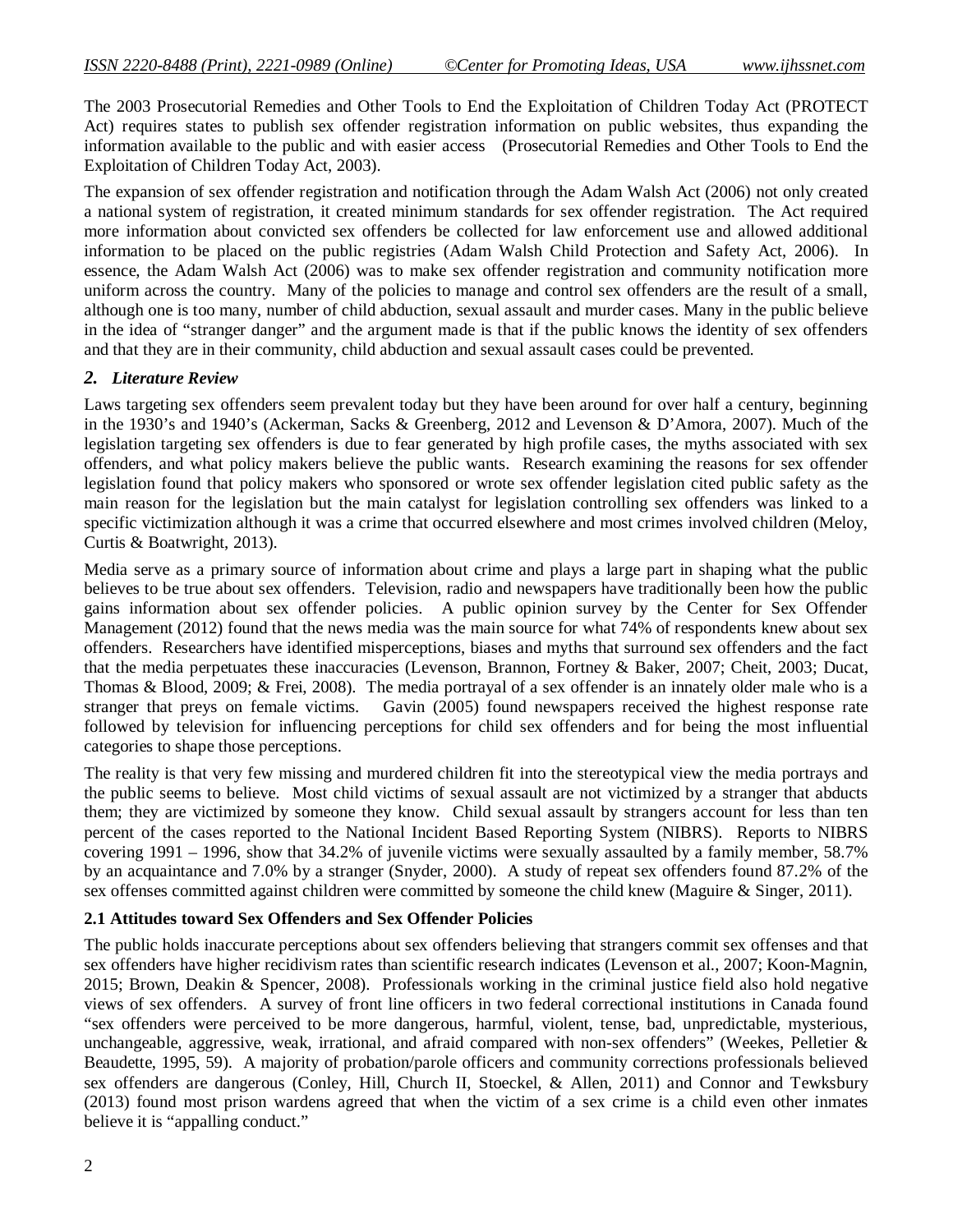Over the last ten years researchers have focused on sex offender registration and notification and, more recently, on the use of residency restrictions and electronic monitoring for sex offenders. A public survey found a majority of respondents believed sex offender recidivism could be reduced by electronic monitoring, residency restrictions, and having information about sex offenders available to the public (Center for Sex Offender Management, 2010). Other studies find a majority of individuals surveyed support the use of sex offender registries (Mears, Mancini, Gertz & Bratton, 2008; Schiavone & Jeglic, 2009) or believed that community notification reduces sex crimes (Levenson et al, 2007; Koon-Magnin, 2015). Punitive attitudes toward sex offenders were expressed by the number of years in prison respondents thought sex offenders should receive with ninety-nine years being the most common response (Levenson et al, 2007).

The primary purpose of the sex offender registry and community notification is to keep the public safe. Individuals must access the registry to obtain information about sex offenders in the community. These policies can create a false sense of security if community members do not access the registry and are unaware of sex offenders in their communities. Research examining the publics' use of sex offender registries found 34.8% of Nebraska residents (Anderson & Sample, 2008), 37% of Michigan residents (Kernsmith, Comartin, Craun & Kernsmith, 2009), and 17% of New Jersey residents surveyed had accessed the registry (Boyle, Ragusa-Salerno, Marcus, Passannante & Furrer, 2014).

In general, residency restrictions specify locations and a distance from those locations that sex offenders must avoid. Alabama was the first state to pass residency restriction laws in 1996 (Walker, 2007). As recently as June, 2016 thirty-three states have residency restrictions and numerous additional residency restrictions have been passed by local city and county governments across the country. These laws vary by state and vary in the restrictive distance such as 300 feet in Montana or one-half mile as in California (Reform Sex Offender Laws, 2016). The locations specified in state statues and local ordinances also vary and may include schools, daycare centers, playgrounds, parks, libraries, athletic fields, school bus stops, and hike and bike trails.

The thought that restricting where sex offenders may live will keep children safer and prevent sexual victimization by strangers has been the focus of research over the past decade. Researchers found a majority of the public supports residency restrictions (Mears, et al., 2008; Center for Sex Offender Management, 2010; Mancini, Shields, Mears & Beaver, 2010) or believe residency restrictions are effective in reducing the risk of reoffending by sex offenders (Center for Sex Offender Management, 2010; Schiavone & Jeglic, 2009). The public perceives sex offenders as more likely to reoffend, that residency restrictions are effective in reducing recidivism for sex offenders and that these laws should be enforced even though scientific evidence to show the effectiveness of residency restrictions is lacking. (Levenson et al., 2007; Levenson, Shields & Singleton, 2014).

The public may buy into the idea of residency restrictions reducing recidivism by sex offenders because they believe sex offenders target children in the area of schools but research does not support this idea. Maguire and Singer (2011) sought to determine if sex offenders were likely to reoffend near a school or park boundary. They found the offenders' home was the most common location for the sex offense and that schools and parks were not a significant place where victims met the offender.

Electronic monitoring is becoming another popular method of monitoring sex offenders. Inspired by a Spiderman comic, Judge Jack Love of New Mexico was the first to implement electronic monitoring in 1984 (DeMichele, Payne & Button, 2007; Burrell & Gable, 2008). Currently, the electronic monitoring of sex offenders is not required in all fifty states and there are no federal guidelines for electronic monitoring. The Adam Walsh Act (2006) allowed for electronic monitoring but no funding was authorized. In a content analysis of legislation addressing electronic monitoring in all 50 states Button, DeMichele, and Payne (2009) found the use of electronic monitoring included in the legislation of forty-seven states with 27 of those states including policies for monitoring sex offenders specifically and nineteen of the states requiring it for sex offenders. The public tends to believe recidivism by sex offenders can be reduced through the use of electronic monitoring (Center for Sex Offender Management, 2010; Button, Tewksbury, Mustaine & Payne, 2013; Budd & Mancini, 2015) and individuals will still support it without scientific evidence to support its effectiveness (Levenson et al, 2007).

Members of the general public are not the only group who support policies to control sex offenders. Researchers have explored professionals' attitudes toward, and support for, sex offender policies. These professionals working in the criminal justice field and related areas may be working with sex offenders therefore their attitudes are important.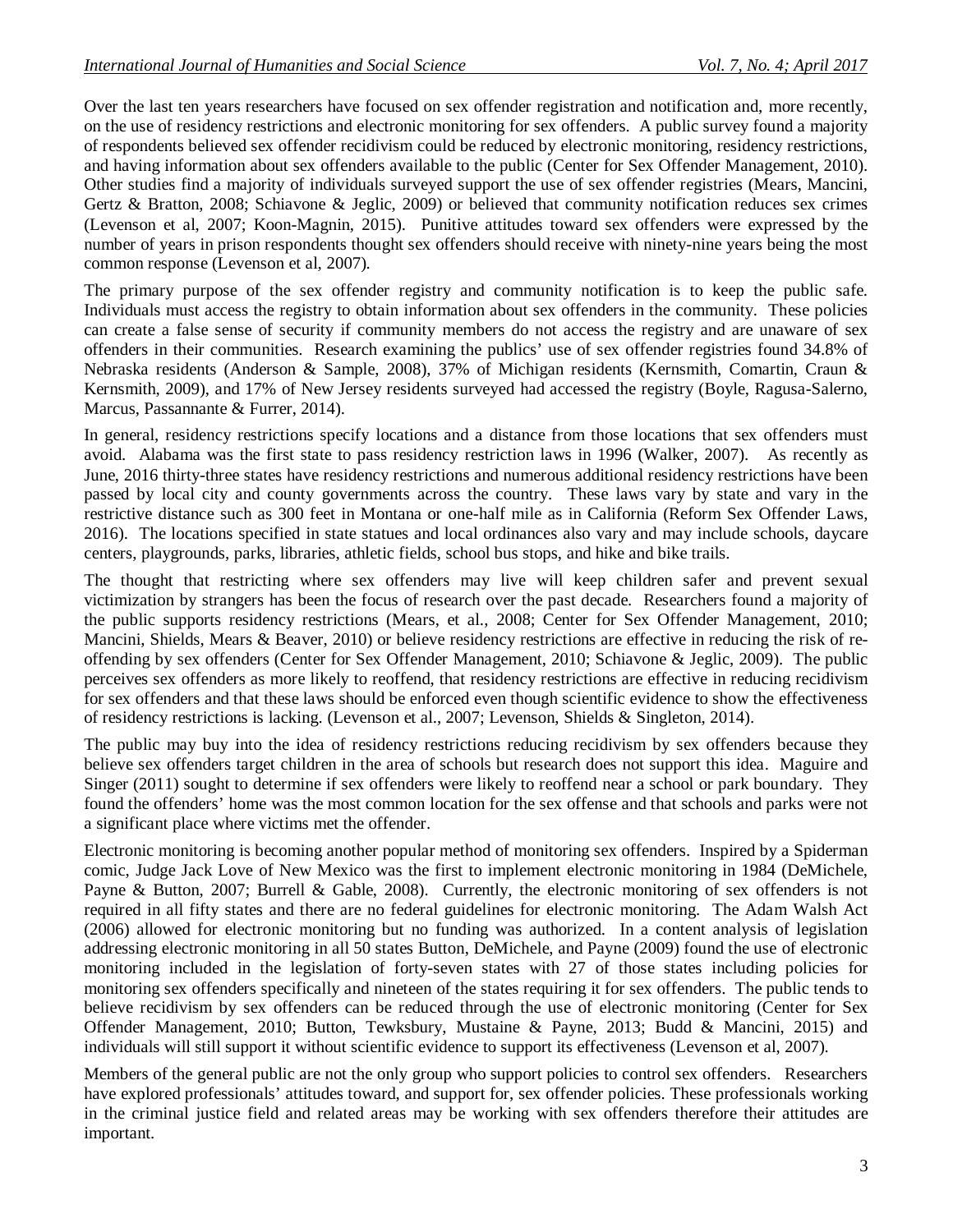Levenson, Fortney and Baker (2010) found less than half of professionals who work with sex offenders or victims of sex offenses support community notification for all sex offenders. Twenty-five percent of these professionals support sex offenders policies even when there is no scientific evidence to support they are effective. The majority (62%) of respondents did not believe child sexual abuse will be reduced by residency restrictions. When researchers compared those working in the criminal justice field to other professionals they found significant differences between the two groups in regards to supporting community notification for all sex offenders and support for residency restrictions with the criminal justice professionals showing more support for both policies (Levenson et al., 2010).

Support for sex offender registration and community notification was found to be supported by community corrections professionals (Tewksbury, Mustaine & Payne, 2012) parole board members (Tewksbury & Mustaine, 2012), and law enforcement officials (Tewksbury & Mustaine, 2013). Respondents in all three groups would support residency restrictions even without scientific evidence to show they are effective and law enforcement showed stronger support even when scientific evidence of effectiveness is lacking (Tewksbury & Mustaine, 2013).

#### **2.2 Student Attitudes**

Exploratory research has consistently surveyed student attitudes as students are a convenient sample due to the ease of their accessibility to faculty researchers. Since the late 1990s, students in criminology/criminal justice classes or programs have been the focus of a number of research studies. Students enrolled in or majoring in criminal justice/criminology courses have been surveyed about their attitudes toward punitiveness (Shelley, Waid & Dobbs, 2011; Tajalli, DeSoto, & Dozier, 2013), and electronic monitoring (Payne & Gainey, 1999; Maljević & Muftić, 2014; Muftić, Payne & Maljević, 2015). The attitudes of criminology/criminal justices students have also been compared to students in other majors on issues related punitiveness (Falco & Martin, 2012; Mackey & Courtright, 2000), and crime and punishment (Lambert, 2004).

Research comparing the views of students majoring in criminal justice to the students in other majors found criminal justice majors expressed harsher views on crime as a serious social problem, revenge toward violent criminals, and the belief that the courts are not being harsh enough with criminals (Lambert, 2004).

Mackey & Courtright (2000) and Shelley et al., (2011) found criminal justice/criminology students hold more punitive views of criminal sanctioning than students in other majors while Tsoudis (2000) and Falco and Martin (2012) found criminal justice/criminology students hold less punitive views than students in other majors. Mackey and Courtright (2000) found that at each grade level criminal justice majors showed more punitive attitudes. Tsoudis (2000) found stronger support for harsher punishments by females and older students while Falco and Martin (2012) found freshman students were more punitive than upper classmen.

A growing area of research utilizing samples of criminal justice/criminology students is in the area of knowledge and attitudes about and toward sex crimes, sex offenders, and policies to punish or control sex offenders. In matters related to sex crimes researchers have surveyed students about stereotypes of sex offenders (Shechory & Idisis, 2006), beliefs about sex offenders (Fuselier, Durham & Wurtele, 2002), attitudes toward female sex offenders (Gakhal & Brown, 2011), perceptions of statutory rape offenders (Sahl & Keene, 2012), and attitudes about rapists (Lev-Wiesel, 2004). Additional research utilizing student samples has focused on punitiveness and punishment for specific sex crimes or sex offenders (Rogers & Ferguson, 2011; Tajalli et al., 2013; McDonald & Kline, 2004; Kjelsberg, Rustad & Skoglund, 2007; Wolfe & Higgins, 2008; Valliant, Furac & Antonowicz, 1994), and the use of electronic monitoring for sex offenders (Muftić et al., 2015).

Students, like the general public, hold misperceptions about sex crimes and sex offenders. Fuselier et al. (2002) compared the perceptions of college students and professionals who treat sexual offenders. The two groups showed significant differences in the offenders' use of force or threats with students believing this to more often be the case. Students also differed significantly in their belief that the offenders are strangers. Female students and female therapists were found to hold more stereotyped views of sex offenders and were more inclined to believe rape myths (Shechory & Idisis, 2006). A study of college students, inmates and prison employees in Norway found the number of convicted sex offenders in prison was estimated to be higher than reality by students and prisoners (Kjelsberg et al., 2007). Gakhal and Brown (2011) compared the attitudes of students, the public and probation officers toward female sex offenders. The public held the most negative attitudes, the probation officers had the most favourable attitudes and the student attitudes were in between.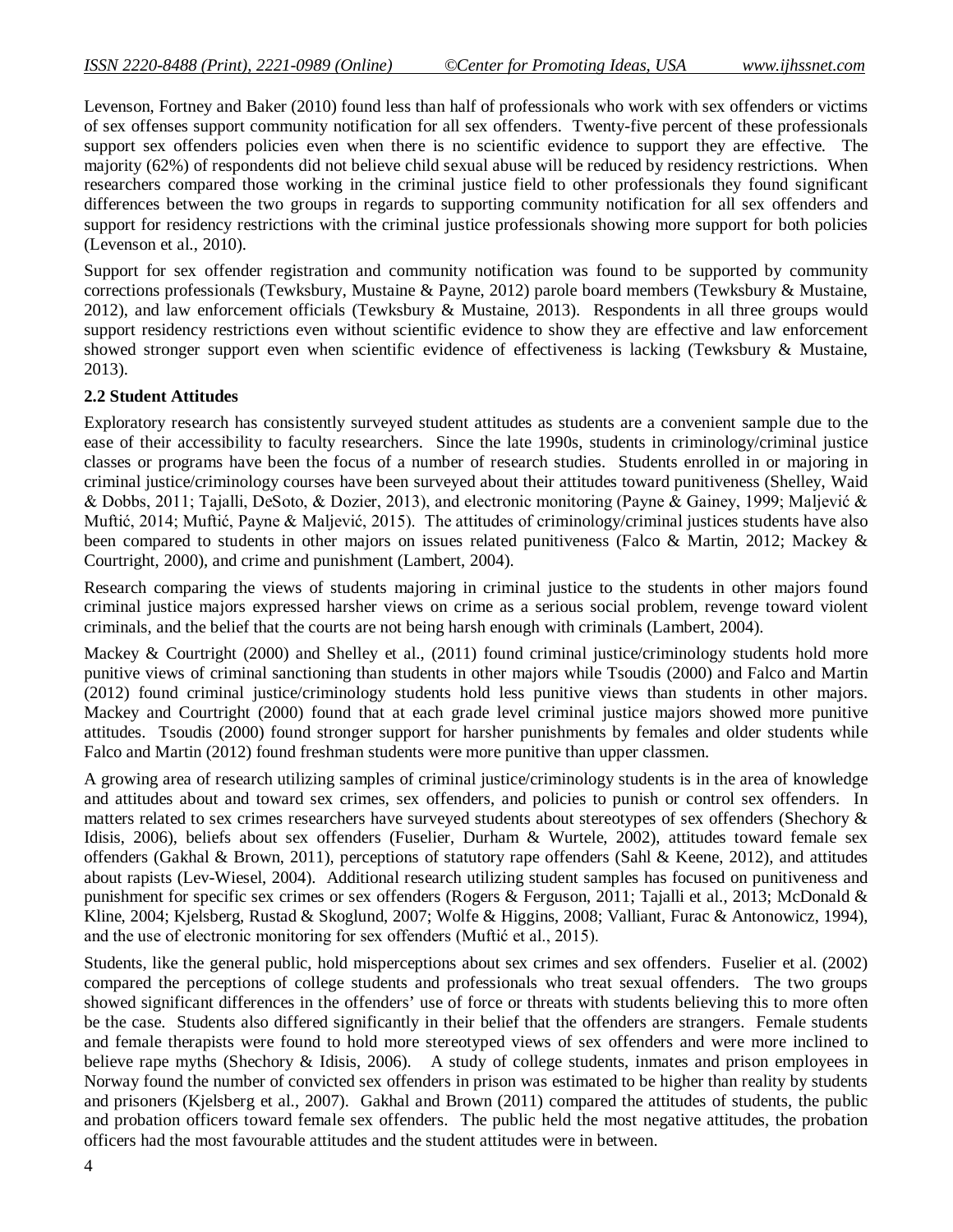Students, like the public, also hold punitive attitudes toward sex offenders. Rogers and Ferguson (2011) found support for their hypothesis that students hold more punitive attitudes toward sex offenders. In a survey of first and third year female psychology college students Valliant et al. (1994) found that both groups agreed that two years in prison should be the punishment for a sex offender while Kjelsberg et al. (2007) found college students in Norway believe punishment is too mild for sex offenses. The offenses committed by a sex offender can influence views about punishment. Males have been shown to hold less punitive views than females in regard to the punishment for those who solicit children online for sex (Wolfe & Higgins, 2008) and date rape situations (McDonald & Kline, 2004).

One area where research is lacking is in regard to the policies to control sex offenders. Two recent studies have examined student attitudes toward electronic monitoring of sex offenders and another recent study examined student attitudes toward sex offender registration, notification, residency restrictions and electronic monitoring.

A majority of graduate students enrolled in a criminal justice policy course in Bosnia and Herzegovina agreed that electronic monitoring serves as a deterrent to prevent crime in general but disagreed that it is appropriate for sex offenders (Maljević & Muftić, 2014). Muftić et al. (2015) compared attitudes of students in the U.S. with students in Bosnia and Herzegovina regarding the appropriateness of electronic monitoring for a variety of offenses and found the lowest support was expressed for sex offenders.

Wiersma & Siedschlaw (2016) found an overwhelming majority of the students taking an introductory criminal justice course supported the following policies for sex offenders either always or frequently; registration (93%), residency restrictions (92%), maximum penalties or sentences allowed by law (84%) and community notification (75%). Support was low (36.63%) for always or frequently using electronic monitoring for sex offenders.

Research is lacking in the area of student attitudes toward sex offender registration, community notification, and residency restrictions. The present study seeks to narrow this gap by comparing the attitudes of students in introductory criminal justice and introductory psychology courses to students who completed a sex crimes course to determine if differences exist in their support for sex offender policies. Criminal justice students may one day be the future politicians passing legislation to control sex offenders or criminal justice professionals, who investigate, arrest, prosecute, sentence, and supervise sex offenders. Knowing how students view sex offenders and the policies to control them is a starting point to better prepare students with the scientific evidence about sex offenders and the impacts of sex offender policies.

# *3. Methods*

The data was collected at the University of Nebraska at Kearney with approval of the Institutional Review Board. The questions were created around the topics covered in an upper division criminal justice course focused on sex offender policies. The intent here is to determine if there is a difference in attitudes between those students who have, and have not, taken a sex crimes course.

The survey was completed by undergraduate students who had taken a sex crimes course and students in two sections of an introductory criminal justice course and two sections of a general psychology course. Both of the introductory courses are general studies courses at the university. None of the respondents in the psychology course had taken the introductory criminal justice course and no students in the introductory courses had taken the sex crimes course.

Students completed the survey two weeks before the end of the semester. It was necessary to collect the data from the students in the sex crimes course over a number of semesters due to the limited course enrollment of upper level courses. The same instructor taught all sections of the sex crimes course using the same textbook and assignments. The one major difference in content was the daily discussion of current events. The surveys were administered to the introductory courses the last semester the survey data was collected in the sex crimes course.

Students were told the survey was voluntary and their responses would remain anonymous. All students present in class the day the survey was administered completed the survey. In Nebraska students must be 19 years old to give informed consent to participate in a research study therefore, any surveys completed by students under age 19 were destroyed. The total number of usable completed surveys was 355; 196 in the introductory courses and 159 from the sex crimes course.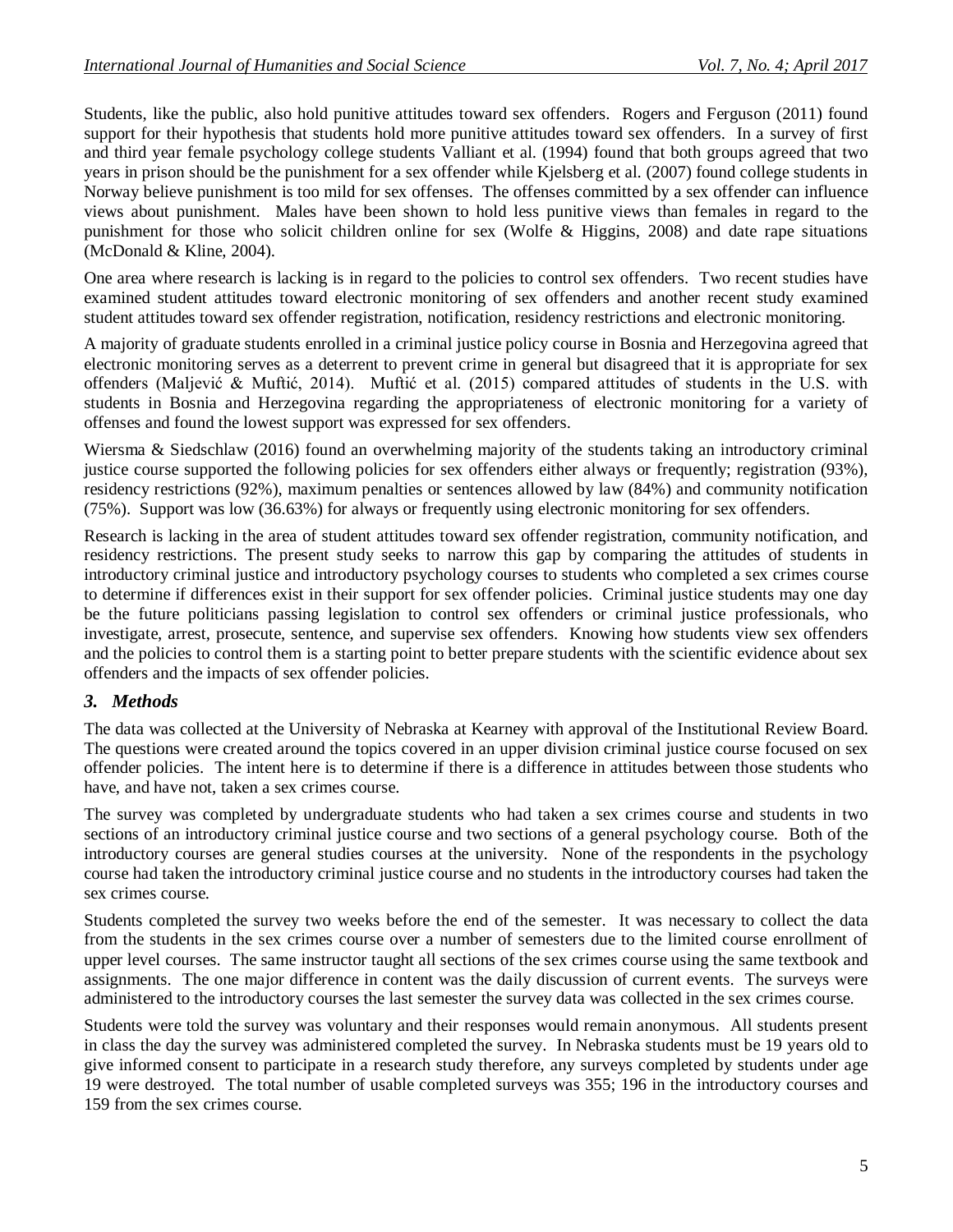The survey contained statements regarding specific policies used to control sex offenders. The statements included for analysis here include "sex offenders should receive the maximum sentence or penalties allowed by law," "sex offenders should be required to register with law enforcement officials," "sex offender's names should be released to the public through the media or other sources such as the Internet," "sex offenders should be restricted from living close to schools, daycares, parks, and other places children congregate," and "sex offenders should be required to wear electronic monitoring devices." The survey asked students if they personally know a sex offender and if they had accessed the sex offender registry in Nebraska. Limited demographic information was collected including sex, age and year in school.

Students were asked to respond to statements on a Likert scale with the responses including: "never", "rarely", "sometimes", "frequently", or "always". An additional response choice of "I don't know what this means" was also included. The answers were coded and entered into SPSS with 1 for "never", 2 for "rarely", 3 for "sometimes", 4 for "frequently", and 5 for "always" Chi-square tests were performed to determine if significant differences existed between the students who took the sex crimes class and the students in the introductory criminal justice and psychology courses (comparison group). It was necessary to collapse the responses into three categories due to the low response numbers in the "never" and "rarely" categories.

#### *4. Results*

The results are presented using descriptive statistics. Chi-square tests were performed on each question to determine if there were significant differences in attitudes between the students who completed a sex crimes course and students who completed introductory courses in either criminal justice or general psychology (comparison group).

The survey was completed by a total of 355 students; 159 who completed a sex crimes course and 196 students in the comparison group. Overall, 42.25% were males 57.75% were female. There were a larger proportion of females in both groups. In the sex crimes course 40.25% were male and 59.75% were female. The comparison group was 43.88% male and 56.12% female.

Overall, the majority of the students were upper classman (61.41%) with 14.08% identified as freshmen, 23.66% sophomores, 33.80% juniors, and 27.61% seniors. One student identified as a graduate student and two students identified as having a degree, taking additional classes. These three students comprised less than one percent (.84%) of the respondents. The overall mean age was 21.49; 21.51 for males and 21.47 for females.

The majority of the sex crimes class students (90.57%) were upper classmen; 42.77% juniors and 47.80% seniors. There were no freshmen in the sex crimes class group and only 9.43% were sophomores. The mean age for the students who completed the sex crimes course was 22.52; 22.58 for males and 22.47 for females. A majority (67.32%) of the students who completed the sex crimes course did not personally know a sex offender.

The majority (60.71%) of the comparison group were underclassmen; 25.51% freshmen and 35.20% sophomores. Juniors comprised 26.53% of this group and 11.22% were seniors. Three students (1.52%) identified as being either a graduate student (1 student) or as having a degree and taking additional classes (two students). The mean age for the students in the comparison group was 20.66; 20.72 for males and 20.61 for females. A majority (72.45%) of the students in the comparison group did not personally know a sex offender.

Overall, over half (56.34%) of the students had accessed the Nebraska sex offender registry and the majority of these students (57.0%) did it on their own compared to 20.5% of the students who accessed it for a class and 22.5% who accessed it for both a class and on their own.

A majority (81.76%) of the students who completed the sex crimes course had accessed the Nebraska sex offender registry compared to only 35.71% of the comparison group. A much larger percentage (74.29%) of the students in the comparison group accessed the Nebraska sex offender registry on their own compared to 47.69% of the sex crimes students who accessed the registry on their own. A larger proportion of the sex crimes students (22.31%) had accessed the Nebraska sex offender registry for a class compared to 17.15% of the students in the comparison group. Thirty percent of the sex crimes students had accessed the registry for both a class and on their own compared to only 8.57% of the comparison group.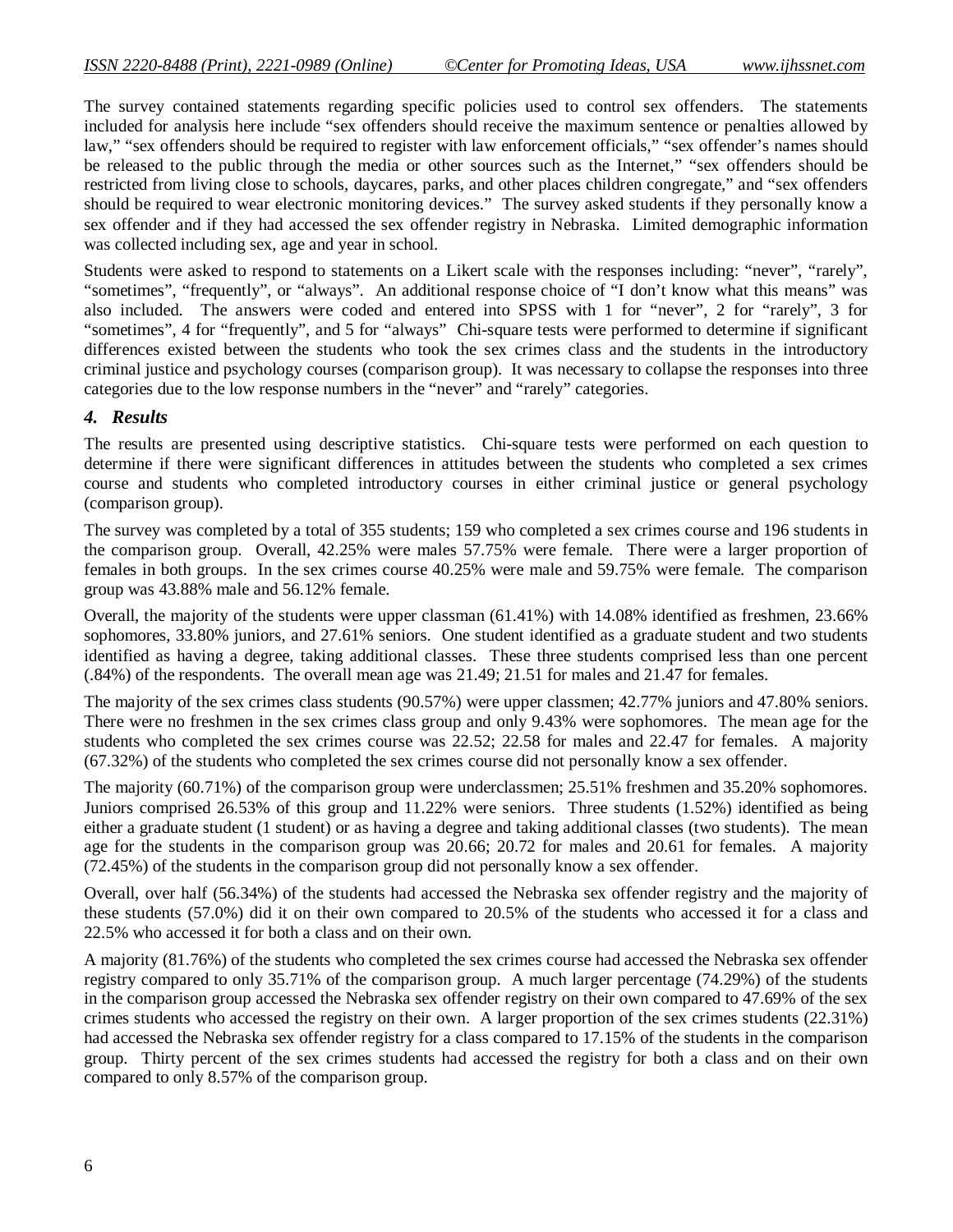# **4.1 Maximum Penalties**

Overall, the majority of students (78.03%) believe sex offenders should always or frequently receive the maximum sentence or penalties allowed by law. Only one student indicated this should never be the case.

The majority (72.96%) of students that completed the sex crimes course believed that sex offenders should always or frequently receive the maximum sentence or penalties allowed by law compared to 82.15% of the students in the comparison group. The chi-square test shows this difference is statistically significant  $(X^2 (2, 355) = 19.244$ *p < 0.05)*. A significant difference was found between the females in the comparison group and the females who took the sex crimes class  $(X^2 (2, 205) = 15.690, p < 0.05)$ , those who personally knew a sex offender  $(X^2 (2, 116))$ *= 10.082, p < 0.05)* and those who did not personally know a sex offender *(X² (2, 239) = 22.700, p < 0.05)*. No significant difference was found between the males in the comparison group and the males who completed the sex crimes class.

### **4.2 Registration**

Overall, over ninety percent (94.64%) of the students believe sex offenders should always or frequently be required to register with law enforcement. Again, only one student indicated sex offenders should never have to register and one student indicated sex offenders should rarely have to register.

A majority (95.59%) of the students in the sex crimes class thought sex offenders should always or frequently be required to register with law enforcement compared to 93.88% of the students in the control group. The difference between the two groups is not statistically significant  $(X<sup>2</sup> (2, 355) = 919, p > 0.05)$ . No significant difference was found between the male students of the two groups  $(X^2(2, 150) = 1.079, p > 0.05)$  or students who did not personally know a sex offender  $(X^2 (2, 239) = 4.498$ ,  $p > 0.05)$ . The chi-square test could not be performed or was invalid for the females and those who personally know a sex offender for the statement that sex offenders should be required to register with law enforcement.

### **4.3 Community Notification**

Overall, a majority (77.46%) of students believe sex offenders names should always or frequently be released to the public through the media or other sources such as the Internet. Fourteen students (3.95%) believed this should never or rarely happen.

The majority (76.73%) of the students that completed the sex crimes course believed that sex offenders should always or frequently have their names released to the public compared to a slightly higher percent (78.06%) of the students in the comparison group. The difference between the comparison group and the sex crimes class students was not statistically significant on the community notification statement  $(X<sup>2</sup>(2, 355) = 5.099, p > 0.05)$ . There was also no significant difference found for those who personally know a sex offender  $(X^2/2, 116) = 1.523$ ,  $p > 0.05$ ) or those who did not personally know a sex offender  $(X<sup>2</sup>(2, 239) = 3.457, p > 0.05)$ . Significant differences were found between the males in the comparison group and the males in the sex crimes class  $(X<sup>2</sup> (2,$ *150)* = 8.645,  $p < 0.05$ ) and between the females in the two groups  $(X^2 (2, 205) = 6.298, p < 0.05)$ .

# **4.4 Residency Restrictions**

Overall, a majority of students (92.68%) believed sex offenders should always or frequently be restricted from living close to schools, daycares, parks, and other places children congregate. No students marked the never response on this question and only one student believed sex offenders should rarely be subjected to residency restrictions.

The majority of the students (93.08%) that completed the sex crimes course believed that sex offenders should always or frequently be restricted from living close to schools, daycares, parks and other places children congregate compared to 92.35% of the students in the comparison group. The differences between the students in the comparison group and the students in the sex crimes course were not statistically significant  $(X<sup>2</sup> (2, 355) =$ *1.517, p > 0.05*). There were no significant differences between the males of the two groups  $(X^2 (2, 150) = .910$ .  $p > 0.05$ ), between the females of the two groups  $(X<sup>2</sup>(2, 205) = .775, p > 0.05)$ , those who personally know a sex offender  $(X^2 (2, 116) = 1.157, p > 0.05)$ , and those who did not personally know a sex offender  $(X^2 (2, 239) =$ *.031, p > 0.05).*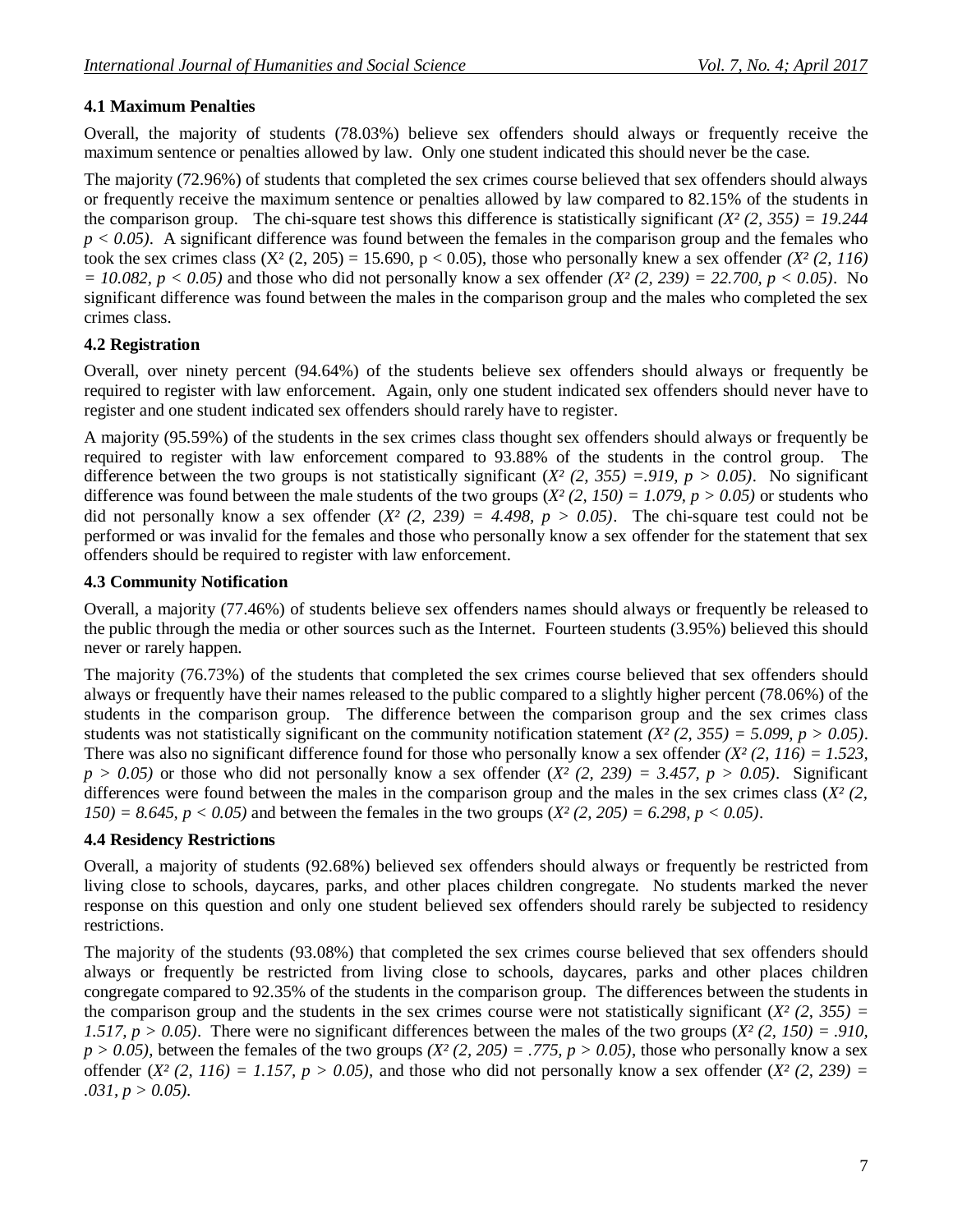#### **4.5 Electronic Monitoring**

In regard to the statement that sex offenders should be required to wear electronic monitoring devices, overall just over one-third (37.46%) of the students thought sex offenders should be required to wear electronic monitoring devices always or frequently. The percentage of students who indicated sex offenders should never or rarely be required to wear electronic monitoring devices was (17.47%).

Less than half (40.88%) of the students that completed the sex crimes course believed that sex offenders should always or frequently be required to wear electronic monitoring devices compared to about one-third (34.70%) of the students in the comparison group. Significant differences were found for all measures tested on the statement that sex offenders should be required to wear electronic monitoring devices. The chi-square test showed significant differences between the students in the comparison group and those who completed a sex crimes course  $(X^2 (2, 355) = 18.744$ ,  $p < 0.05$ ). Significant differences were also found between the males in the two groups (*X² (2, 150) = 6.765, p < 0.05)*, between the females in the two groups *(X² (2, 205) = 13.684, p < 0.05)*, those who personally know a sex offender  $(X^2 (2, 116) = 17.902$ ,  $p < 0.05$ ), and those who did not personally know a sex offender (*X² (2, 239) = 8.455, p < 0.05)*.

#### *5. Discussion and Conclusions*

The present study shows college students overwhelming support some policies currently in place to monitor and control sex offenders. A majority of the students in the present study support sex offender registration, community notification, and residency restrictions which mirrors research showing that a majority of the public support one or more of these policies (Levenson et al., 2007; Mears et al., 2008; Schiavone & Jeglic, 2009; Center for Sex Offender Management, 2010; Mancini et al., 2010; Button et al., 2013; Levenson et al., 2014; Budd & Mancini 2015; Koon-Magnin, 2015) and the support shown by criminal justice professionals including community corrections professionals (Tewksbury et al., 2012); parole board members (Tewksbury & Mustaine, 2012); law enforcement officials (Tewksbury & Mustaine, 2013); and those professionals who work with sex crime victims and sex offenders (Levenson et al., 2010).

Significant differences were found between the students who took a sex crimes class and those in the introductory psychology and criminal justice courses in regard to sex offenders receiving the maximum sentence or penalties allowed by law and requiring sex offenders to wear electronic monitoring devices. The support for maximum sentences or penalties allowed by law was greater for the students in the introductory courses while support for electronic monitoring of sex offenders had stronger support by the students in the sex crimes course. No significant differences were found between students who completed a sex crimes class and students in the introductory psychology and criminal justice courses in regard to requiring sex offenders to register, residency restrictions and community notification.

More than twice the proportion of students who had completed a sex crimes course had accessed the Nebraska Sex offender registry compared to the students in the introductory courses. The low proportion of students in the introductory courses whom accessed the registry mirrors the findings of Anderson and Sample (2008), Kernsmith et al. (2009) and Boyle et al. (2014). The students in the introductory courses in the present study were predominately underclassmen compared to less than ten percent underclassmen in the sex crimes class. Underclassmen do tend to live in the dorms and that may be an explanation as to why just over one-third of the students in the introductory courses had accessed the sex offender registry. College students may feel they themselves are at low risk of sexual victimization or students may be under the false impression that sex offenders do not exist on their campus.

Student interest in a sex crimes course may be what led to these students' interest in accessing the sex offender registry as the sex crimes class does not require students to access the registry. This may be explained by the fact that students in the upper-level elective sex crimes course are mostly criminal justice majors and therefore have more interest in crime and criminal justice issues. As a result, they may be more aware of, and likely to check, the registry. The reason students do or do not access the sex offender registry is an area for future research.

Maljević and Muftić (2014) unexpectedly found less positive views for electronic monitoring by those who reported greater knowledge about electronic monitoring. This could prove to be true about students who critically evaluate other policies to control sex offenders in regard to the effectiveness of these policies and the collateral consequences of these policies for the sex offender, the public, and for the professionals who work in the criminal justice field.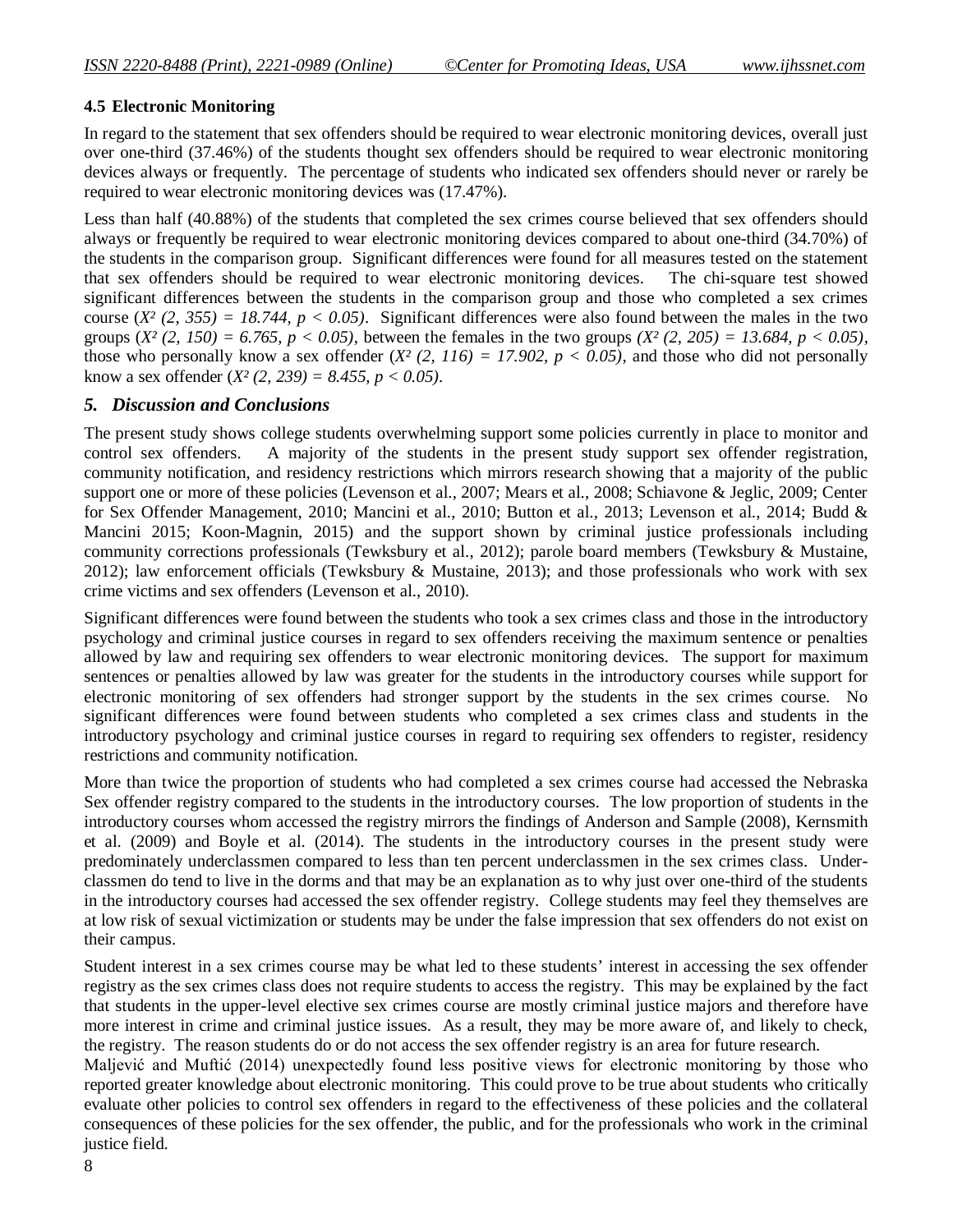The present study did not examine the reasons students support sex offender registration, notification and residency restriction. Students may support them due to what they believe to be true about sex offenders, because they believe these policies keep the public safe, or because they see the policies as punishment. This merits further study. The present study did not measure support for sex offender policies even when scientific evidence is lacking or beliefs in the effectiveness of these policies (Levenson, Shields & Singleton, 2014; Levenson et al. 2007; Tewksbury et al., 2012; Tewksbury & Mustaine, 2012; Tewksbury & Mustaine, 2013). This is an area that should be explored with students especially before and after they take a course that provides an in-depth analysis of the specific policies used to monitor and control sex offenders. Student support for sex offender policies may change after taking a course specifically addressing these policies and critically examining the scientific evidence related to the effects and consequences of the policies and may also impact the direction of these policies in the future as these students become professionals in the criminal justice field and potentially law makers.

The present study did not distinguish between different types of sex offenses or sex offenders. Making these distinctions could potentially impact the outcomes of research studies examining attitudes about sex offenders, sex crimes, and sex offender policies. The locations included in residency restriction laws were grouped together in the present study. These could be presented as separate questions/statements in future research (Tewksbury  $\&$ Mustaine, 2013).

Payne and Chappell (2008) identify potential weaknesses that may result in research using students as subjects. Ethical concerns raised by Payne and Chappell (2008) include students feeling pressured or obligated to take a survey. In the present study each student was given a survey and told that if they did not want to complete it to submit it with the other student's surveys. This prevented a student having to verbally or physically decline the survey in front of other students and the researchers.

The lack of generalizability is another weakness of using students for survey research. In the present study respondents race was not included. The racial makeup of the sex crimes course specifically was so small that most semesters the classes were only white students. Race was not included on the survey in an effort to ease concerns of any student who might feel that by indicating race the researchers would be able to identify them. Ideally, the survey instrument would be revised and administered to a larger group of students at different size public and private universities in diverse geographic areas in the U.S.

Tewksbury and Mustaine (2012) state that "future studies should continue to systematically examine the views and attitudes of criminal justice and public officials regarding sex offender registration and community notification (p. 429)." This is also true for sex offender residency restrictions and electronic monitoring of sex offenders. The research on sex offender policies has expanded greatly over the last decade and faculty should help students critically analyze the nature of sex offender policies, why they exist, the effectiveness of the policies and the potential of both negative consequences and positive outcomes. In doing this, it is important to examine student knowledge about sex crimes, sex offenders and recidivism, how or where students acquire their knowledge on these issues, their attitudes about specific policies to control sex offenders and the reasons for their support or lack of support for these policies.

# *References*

Ackerman, A. R., Sacks, M., & Greenberg, D. F. (2012). Legislation targeting sex offenders: Are recent policies effective in reducing rape? *Justice Quarterly*, 29, 858-887. DOI: 10.1080/07418825.2011.566887

Adam Walsh Child Protection and Safety Act of 2006. (2006).

- Anderson, A. L. and Sample, L. L. (2008). Public Awareness and action resulting from sex offender community notification laws. *Criminal Justice Policy Review,* 19, 371-396. DOI: 10.1177/0887403408316705.
- Boyle, D. J., Ragusa-Salerno, L. M., Marcus, A. F., Passannante, M. R. & Furrer, S. (2014). Public knowledge and use of sexual offender internet registries: Results from a random digit dialing telephone survey. *Journal of Interpersonal Violence*, 29, 1914-1932. DOI: 10.1177/0886260513511698
- Brown, S., Deakin, J. & Spencer, J. (2008). What people think about the management of sex offenders in the community? *The Howard Journal of Criminal Justice*. 47, 259-274.DOI: 10.1111/j.1468- 2311.2008.00519.x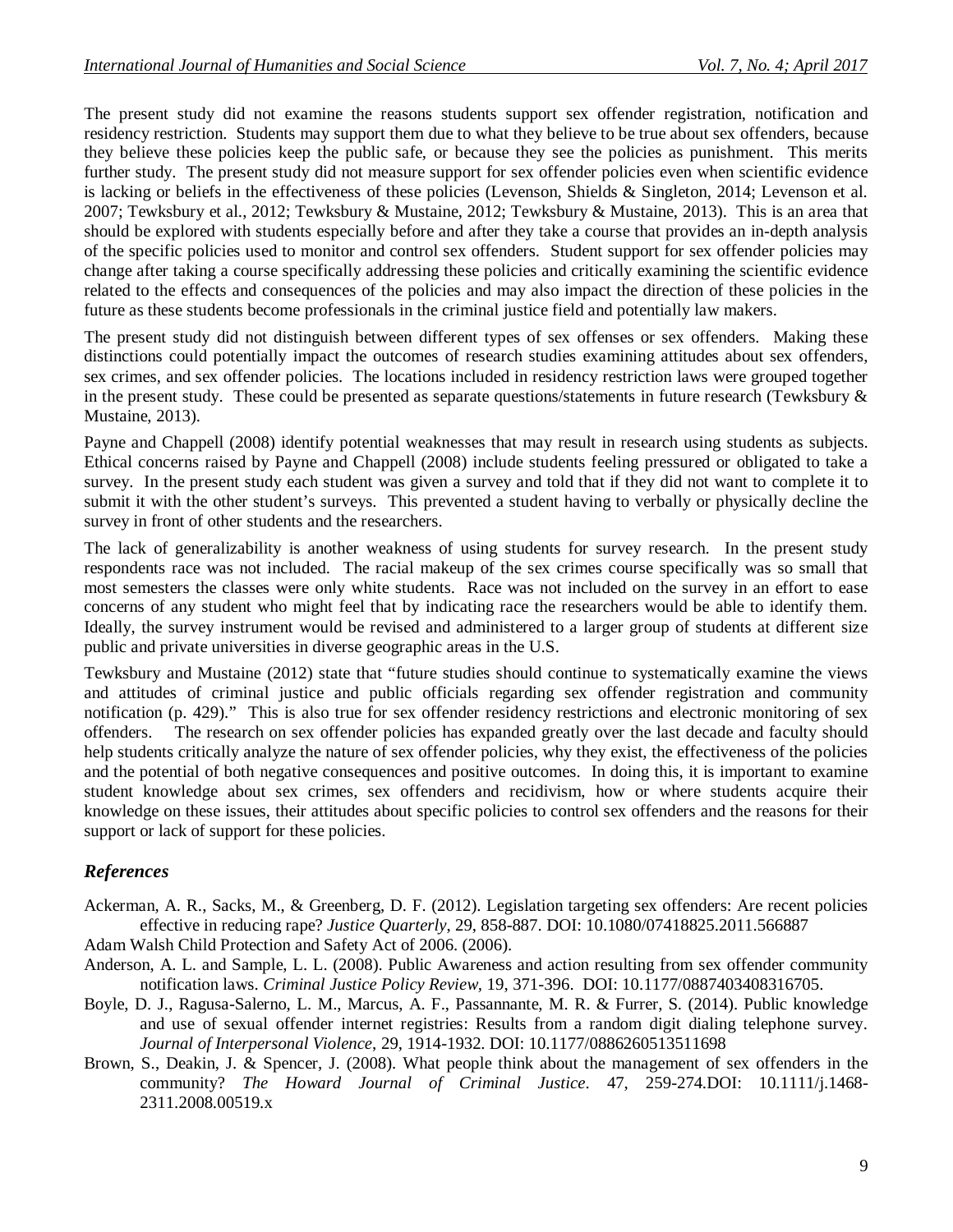- Budd, K. M. & Mancini, C. (2015). Public perceptions of GPS monitoring for convicted sex offenders: Opinions on effectiveness of electronic monitoring to reduce sexual recidivism. *International Journal of Offender Therapy and Comparative Criminology*, 1 – 19. DOI: 10.1177/0306624X15622841. Retrieved from http://0-ijo.sagepub.com.rosi.unk.edu/content/early/2015/12/30/0306624X15622841.full.pdf+html
- Burrell, W. D. & Gable, R. S. (2008). From B.F. Skinner to Spiderman to Martha Stewart: The past, present and future of electronic monitoring of offenders. *Journal of Offender Rehabilitation*, 46, 101 – 118. doi: 10.1080/10509670802143342
- Button, D. M., Tewksbury, R., Mustaine, E E., & Payne, B. K. (2013). Factors contributing to perceptions about policies regarding the electronic monitoring of sex offenders: The role of demographic characteristics, victimization experiences, and social disorganization. *International Journal of Offender Therapy and Comparative Criminology,* 57, 25-54. DOI: 10.1177/0306624X11426698
- Button, D. M., DeMichele, M., & Payne, B. K. (2009). Using electronic monitoring to supervise sex offenders, Legislative patterns and implications for community corrections officers. *Criminal Justice Policy Review*, 20, 414 – 436.10.1177/0887403408329607
- Center for Sex Offender Management. (2002). *Legislative Trends in Sex Offender Management*. Washington, DC: U.S. Department of Justice
- Center for Sex offender Management, Exploring public awareness and attitudes about sex offender management: Findings from a national public opinion poll. (2010), U.S. Department of Justice, Office of Justice Programs. Retrieved from http://www.csom.org/pubs/CSOM-Exploring%20Public%20Awareness.pdf
- Cheit, R. E. (2003). What hysteria? A systematic study of newspaper coverage of accused child molesters. *Child Abuse & Neglect,* 27, 607-623. DOI: 10.1016/S0145-2134(03)00108-X
- Conley, T., Hill, K., Church II, W. T., Stoeckel, E., & Allen, H. (2011). Assessing probation and community corrections workers' attitudes toward sex offenders using the community attitudes toward sex offenders (CATSO) scale in a rural state. *Sexual Addiction & Compulsivity*, 18, 75-85. DOI: 10.1080/10720162.2011.582775
- Connor, D. P. & Tewksbury, R. (2013). Examining prison wardens' perceptions of inmates incarcerated for sex offenses. *Corrections Today*, 75, 60-62.
- DeMichele, M., Payne, B. and Button, D. (2007). A call for evidence-based policy, sex offender electronic monitoring has advantages, problems. *State News*, Council of State Governments, 26 – 29.
- Ducat, L., Thomas, S. & Blood, W. (2009). Sensationalising sex offenders and sexual recidivism: Impact of the Serious Sex Offender Monitoring Act 2005 on media reportage. *Australian Psychologist*, 44, 156-165. DOI: 10.1080/00050060903127499
- Falco, D. L. and Martin, J. S. (2012). Examining punitiveness: Assessing views toward the punishment of offenders among criminology and non-criminology students. *Journal of Criminal Justice Education,* 23, 205-232. http://dx.doi.org/10.1080/10511253.2011.631931
- Frei, A. (2008). Editorial: Media consideration of sex offenders: How community response shapes a gendered perspective. *International Journal of Offender Therapy and Comparative Criminology,* 52, 495-498. DOI: 10.1177/0306624X08323453
- Fuselier, D. A., Durham, R. L. & Wurtele, S. K. (2002), The child sexual abuser: Perceptions of college students and professionals. *Sexual Abuse: A Journal of Research and Treatment*, 14, 271 – 280.
- Gakhal, B. K. & Brown, S. J. (2011). A comparison of the general public's, forensic professionals' and students' attitudes towards female sex offenders. *Journal of Sexual Aggression*, 17, 105-116. DOI:10.1080/13552600.2010.540678
- Gavin, H. (2005). The social construction of the child sex offender explored by narrative. *The Qualitative Report*, 10, 395 – 415.
- Jacob Wetterling Crimes Against Children and Sexually Violent Offender Registration Act, Public Law. (1994). 103–322.
- Kernsmith, P. D., Comartin, E., Craun, S. W., & Kernsmith, R. M. (2009). The relationship between sex offender registry utilization and awareness. *Sexual Abuse: A Journal of Research and Treatment*. 21, 181-193. DOI: 10.1177/1079063209332235
- Kjelsberg, E., Skoglund, T. H., & Rustad, A. B. (2007). Attitudes towards prisoners, as reported by prison inmates, prison employees and college students. *BMC Public Health*, 7, 1 – 10. http://dx.doi.org/10.1016/j.jcrimjus.2014.12.007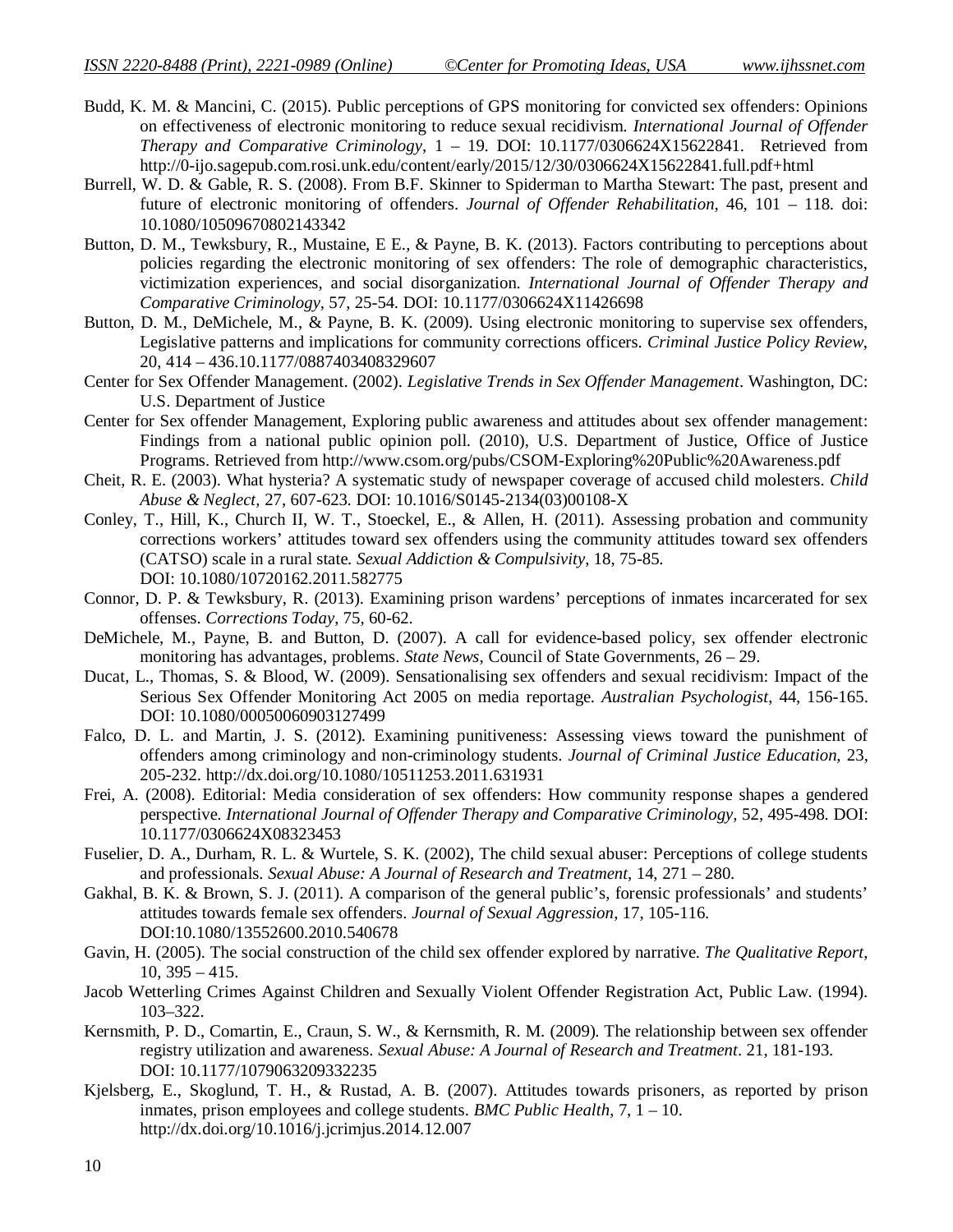- Koon-Magnin, S. (2015). Perceptions of and support for sex offender policies: Testing Levenson, Brannon, Fortney, and Baker's Findings. *Journal of Criminal Justice*, 43, 80 – 88. http://dx.doi.org/10.1016/j.jcrimjus.2014.12.007
- Lambert, E. G. (2004). Assessing the crime and punishment views of criminal justice majors: How different are they from other majors? *Criminal Justice Studies: A Critical Journal of Crime, Law and Society*, 17, 245- 257. DOI: 10.1080/1478601042000281097
- Levenson, J. S. & D'Amora, D.A. (2007). Social Policies Designed to Prevent Sexual Violence: The Emperor's New Clothes? Criminal Justice Policy Review. 18(2). P. 168-199. DOI: 10.1177/0887403406295309
- Levenson, J. S., Brannon, Y. N., Fortney, T., & Baker, J. (2007). Public perceptions about sex offenders and community protection policies. *Analyses of Social Issues and Public Policy*, 7, 137-161.
- Levenson, J. S., Fortney, T., & Baker, J. N. (2010). Views of sexual abuse professionals about sex offender notification policies. *International Journal of Offender Therapy and Comparative Criminology*. 54, 150 - 168. DOI: 10.1177/0306624X08327785
- Levenson, J. S., Shields, R. T., & Singleton, D. A. (2012). Collateral punishments and sentencing policy: Perceptions of residence restrictions for sex offenders and drunk drivers. *Criminal Justice Policy Review,* 25, 135-158. DOI: 10.1177/0887403412462385
- Lev-Wiesel, R. (2004). Male university students' attitudes toward rape and rapists. *Child and Adolescent Social Work Journal*, 21, 199-210.
- Mackey, D. A. & Courtright, K. E. (2000). Assessing punitiveness among college students: A comparison of criminal justice majors with other majors. *The Justice Professional*, 12, 423 – 441.
- Maguire, M. & Singer, J. K. (2011). A false sense of security: Moral panic driven sex offender Legislation. *Critical Criminology,* 19, 301-312. DOI: 10.1007/s10612-010-9127-3
- Maljević, A. & Muftić, L. R. (2014). Attitudes toward electronic monitoring: An exploratory analysis among criminal justice students in Bosnia and Herzegovina. *European Journal on Criminal Policy and Research*, 20, 243 – 258. DOI 10.1007/s10610-013-9214-6
- Mancini, C., Shields, R.T., Mears, D. P., & Beaver, K. M. (2010). Sex offender residence restriction laws: Parental perceptions and public policy. *Journal of Criminal Justice*. 38, 1022-1030. DOI: 10/1016/j.jcrimjus.2010.07.004
- McDonald, T. W. & Kline, L. M. (2004). Perceptions of appropriate punishments for committing date rape: Male college students recommend lenient punishments. *College Student Journal*. 38, 44-56.
- Mears, D. P., Mancini, C., Gertz, M. & Bratton, J. (2008). Sex crimes, children, and pornography: Public views and public policy. *Crime & Delinquency*, 54, 532 – 559.
- Meloy, M., Curtis, K., and Boatwright, J. (2013). The sponsors of sex offender bills speak up: Policy makers' perceptions of sex offenders, sex crimes, and sex offender legislation. *Criminal Justice and Behavior*, 40, 438 – 452. DOI: 10.1177/0093854812455740
- Muftić, L. R., Payne, B. K., & Maljević, A. (2015). Bosnian and American students'attitudes toward electronic monitoring: Is it about what we know or where we come from? *International Journal of Offender Therapy and Comparative Criminology*. 59, 611-630. DOI: 10.1177/0306624X13516286.
- Office of Sex Offender Sentencing, Monitoring, Apprehending, Registering & Tracking (SMART), Legislative History. Retrieved from

https: //www.gpo.gov/fdsys/pkg/BILLS-104hr2137enr/pdf/BILLS-104hr2137enr.pdf

- Payne, B. K., & Gainey, R. R. (1999). Attitudes toward electronic monitoring among monitored offenders and criminal justice students. *Journal of Offender Rehabilitation*, 29, 195-208.
- Prosecutorial Remedies and Other Tools to End the Exploitation of Children Today Act (PROTECT Act) Public Law (2003) 108-121.
- Reform Sex Offender Laws (RSOL). Registered citizen's state and city distance restrictions, Master List accessed July 11, 2016 from
- https://docs.google.com/spreadsheets/d/1gS\_fzlh1vfVlirLpa5frHduKNvhNikCav\_ubNhgnhmQ/pubhtml# Rogers, D. L. & Ferguson, C. (2011). Punishment and rehabilitation attitudes toward sex offenders versus
- nonsexual offenders. *Journal of Aggression, Maltreatment & Trauma*, 20, 395-414. DOI: 10.1080/10926771.2011.570287
- Sahl, D. & Keene, J. R. (2012). The effects of age, authority, and gender on perceptions of statutory rape offenders. *Journal of Interpersonal Violence,* 27, 3701-3722. DOI: 10.1177/0886260512447523.